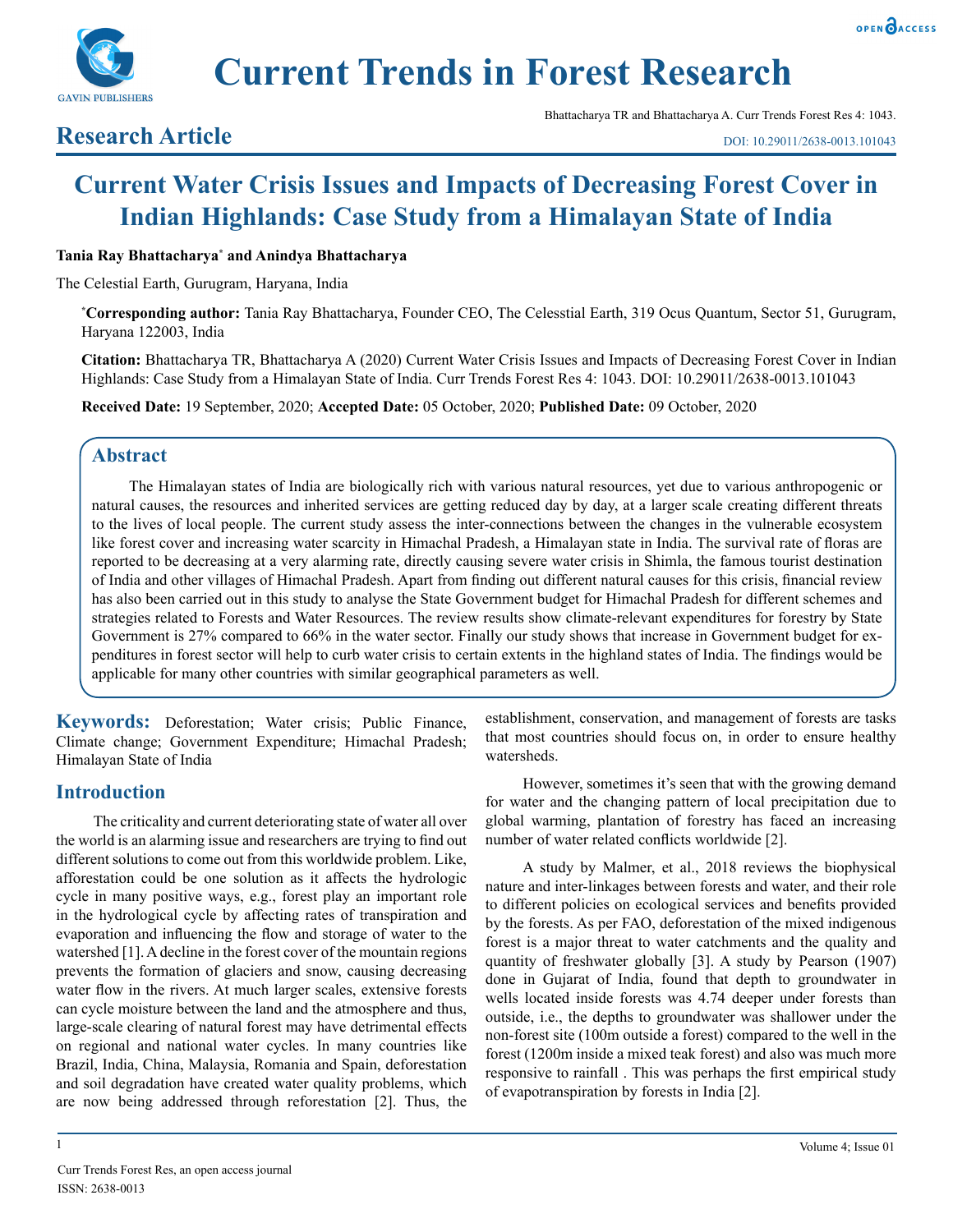Water scarcity in any region is an outcome of both physical and economic mechanisms [4]. Economic mechanisms involve anthropogenic contributions towards water shortage, which may include poor water resource management, land use change or landscape alteration, sedimentation, water pollution and urbanisation amongst others [5]. Besides deforestation, increased or decreased rainfall and temperature too have a direct effect on water availability, and will, evidently, lead to changes in the distribution of forest cover spatially and/or qualitatively [6].

These interconnectedness of forest cover and water has a huge impact on maintaining the sustainability of a city or a habitat as biodiversity and ecosystem services from forests and wetlands are important components for livelihood [7]. Nepal, a country situated in the Himalayan range, is home to 29.3 million people, with rich biodiversity resource, was facing sudden cloudbursts, unpredicted flooding and other natural hazards [8]. The community through their indigenous knowledge and bioengineering initiative (greenbelt development) have planted 6500 varieties of native trees along the river bank, which has resulted in the prevention of soil erosion, enhanced groundwater recharge and micro-climate regulation, along with economic paybacks from forest products [9].

Our case study area Himachal Pradesh (HP) state in India faces serious water crisis specially during summer. Tourism which includes huge numbers of foreigners and domestic travellers is the main economic source for this region which gets hugely affected due to this severe water crisis. The tourist arrival has been rising constantly over the years thus leading to an increased demand of water. Shimla, the capital of HP has in the past witnessed deforestation on account of building of roads, structures, power lines, power stations, water lines, treatment plants, sales of private land and encroachments etc. The loss of forest has affected the water cycle of the city hugely. In April and May 2018 several fire cases (due to public negligence, lightening or grass requirements of villagers) were registered in this area which too caused rise in temperature of the city and affected natural water sources.

All these inter-connectivity and inter-linkages of water and forests can be seen in all spheres from its inclusion in all the MEAs and Existing SDGs [10]. However, there are various factors that hinder the execution of afforestation and other forest conservation activities which are the primary task of the Forest Departments . And hence the need of adequate funding becomes a critical aspect of the forest operations. In India, the source of funding for the State forest departments includes budgetary allocation from the State, Centrally Sponsored Schemes as well as other mechanisms such as the grant-in-aid received through the Finance Commission. The forest department financial provisioning is released every year in their annual report which shows the allocation under each scheme and the utilization heads. Thus there is a need for a financial

analysis to judge whether the funds are sufficient or whether there are full utilizations of the grants or not, both in the forestry and water sectors.

However, in this regard, in [Figure 1](#page-1-0), we depict the cyclic relation, how degradation of natural resources like forests, water etc, may lead to lower productivity and delivery of respective services, the effect on livelihood vulnerability and subsequent effect on the economic crisis. The gap between natural resource degradation and its resulting financial crisis can be fulfilled by relevant government initiatives and investment in natural assets, their conservation and sustainable use [11].



<span id="page-1-0"></span>**Figure 1:** Inter-relation between Natural resources and economic crisis.

Source: Kulshreshtha [12].

#### **Rationale & Objective**

The inter-linkages between forest and hydrologic cycle are well-established facts and also that deforestation and water crisis, resulting from natural phenomenon or anthropogenic actions severely impact the human population. One mitigation measure to these negative consequences could be the financial assistance from respective State Governments , through efficient sector-specific schemes, technological innovations, management strategies and investments. Our case study, carried out in the Indian Himalayan state of Himachal Pradesh, will identify the inter-linkages between forest and water availability in that area and would analyse budget expenditure regarding forest and water-related activities and their climate relevancy. The identified gap between investments in the above-mentioned sectors will be a finding for further focus and subsequently various ways to acknowledge the gap.

#### **Case Study Area**

As discussed in the introduction, Himachal Pradesh, a Himalayan state of India faces severe water crisis, especially in the summers which creates a severe negative impact in the economy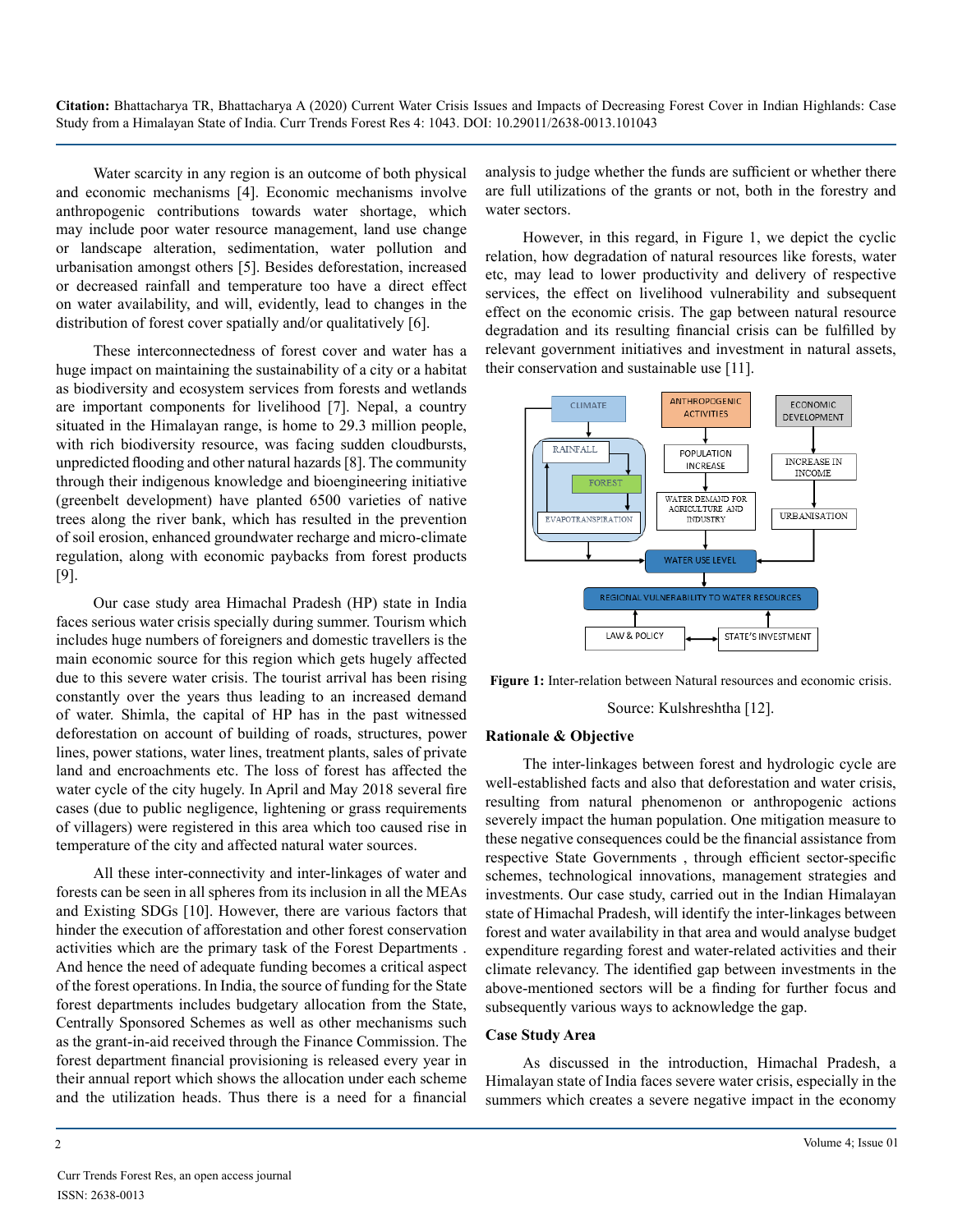and the livelihood of its people. In this study, we have picked up this region and tried to see the effect of reduction of forest cover in the severe water crisis in this region and tried to analyse the lack in public budget and also its lack of proper utilization in the forestry sector of HP, and finally tried to coming out with subsequent way forward which could help to overcome this situation.

Himachal Pradesh is situated in the north-western part of Himalaya, covering an area of 55,673 km<sup>2</sup>, with wide altitudinal variations ranging from plains to mountain peaks [13]. The state experiences variation in temperature and rainfall, soil, and vegetation, and cropping patterns due to altitude, aspect, slope and micro-climatic conditions. Previously fed by five major rivers, HP at present is supported by only one river, i.e., Beas [14]. As per 2011 census the population of Shimla city, the capital of HP is 169578 lakhs and if the adjacent areas (about 16 water supply zones) and floating population (tourists and commercial commuters) are also included it is around 2.85 lakh that requires a supply of 41.58 MLD (Million Liters per Day) water  $\omega$  140 lpcd. However, the supply is just 33 MLD with a shortage of about 8 MLD. During summers on account of weather variations of the past and the instantaneous reasons the deficiency fluctuates up to 15 to 20 MLD.

Also, the vulnerability of the State is high due to an array of natural hazards in the state, which includes earthquakes, flash floods, avalanches, landslides, glacial lake outburst due to active plate tectonic margins and altered climatic conditions.

The National Forest Policy, 1988 recommended that forests should cover at least two thirds or 66 per cent of the geographical area in a hill State like Himachal Pradesh. Based on the interpretation of IRS Resourcesat-2 LISS III satellite data of the period Oct to Dec 2017, the Forest Cover in the HP is 15,433.52 sq. km which is 27.72% of the State's geographical area. In terms of forest canopy density classes, the State has 3,112.71 sq. km under Very Dense Forest (VDF), 7,125.93 sq. km under Moderately Dense Forest (MDF) and 5,194.88 sq. km under Open Forest (OF). In the year 2019 forest Cover in the State has increased by 333.52 sq. km as compared to the previous assessment reported in ISFR 2017 [13]. It was reported in Action Programme on National Forestry-India [15] that the forests of HP had undergone considerable changes due to rapid and unplanned development of infrastructure, extension of agriculture, horticulture, development projects and demand for forest products. In addition, it was also reported that the unregulated and unaccounted extraction of fuelwood, fodder (excessive felling) and unsilviculture fellings for meeting the demands of right holders under Timber Distribution system, the condition of forest resources had led to the fast deterioration of the quality of forests and their crown density. The State is unique in the India as it took a lead in imposing a ban on green felling since 1984. The average annual removal since then is only in the form of salvage and Timber Distribution Rights to the right holders as per

settlement reports.

However, the bottom line is that the actual forest cover in Himachal Pradesh is inadequate and the same needs to be increased in order to improve the water crisis situation in HP.

#### **Methodology**

#### **Method used**

Apart from studying the underlying causes of natural and anthropogenic causes of the water crisis in the State, the analysis of State Government's budget for forestry department and water resource department, and also, the appropriation account for the same have been carried out in this study to have a thorough understanding of State Government's expenditure on these sectors. All government schemes related to forestry and environment were analysed for four consecutive years, 2015-16, 2016-17, 2017- 18, 2018-19 regarding activities supporting forestry and/or water resources and likewise, the total actual expenditure for these sectors were calculated and compared to the total actual expenditure of the State. Finally, the investment parity between two inter-linked resources like forests and water are identified.

Comparing with the SAPCC investment for the given time-period, the percentage of climate relevant activities are also identified. Climate relevant activities take into account all the positive and negative expenditure, either direct or indirect in nature. Subtraction of positive and negative expenditures gave the total climate relevant expenditure for the year 2016-17.



**Figure 2:** Case Study Methodology.

#### **Climatic Parameters**

As discussed, apart from the deforestation issues, there are climatic parameters which creates negative impacts on the water availability as well as the water quality in the Himalayan region like HP. We would try to analyse those parameters below:

#### **Temperature Trends**

The long-term temperature trend is studied in the State for a time period of 1951-2010 by [16] and it shows a decreasing trend in Annual mean minimum temperature of -0.01°C/year whereas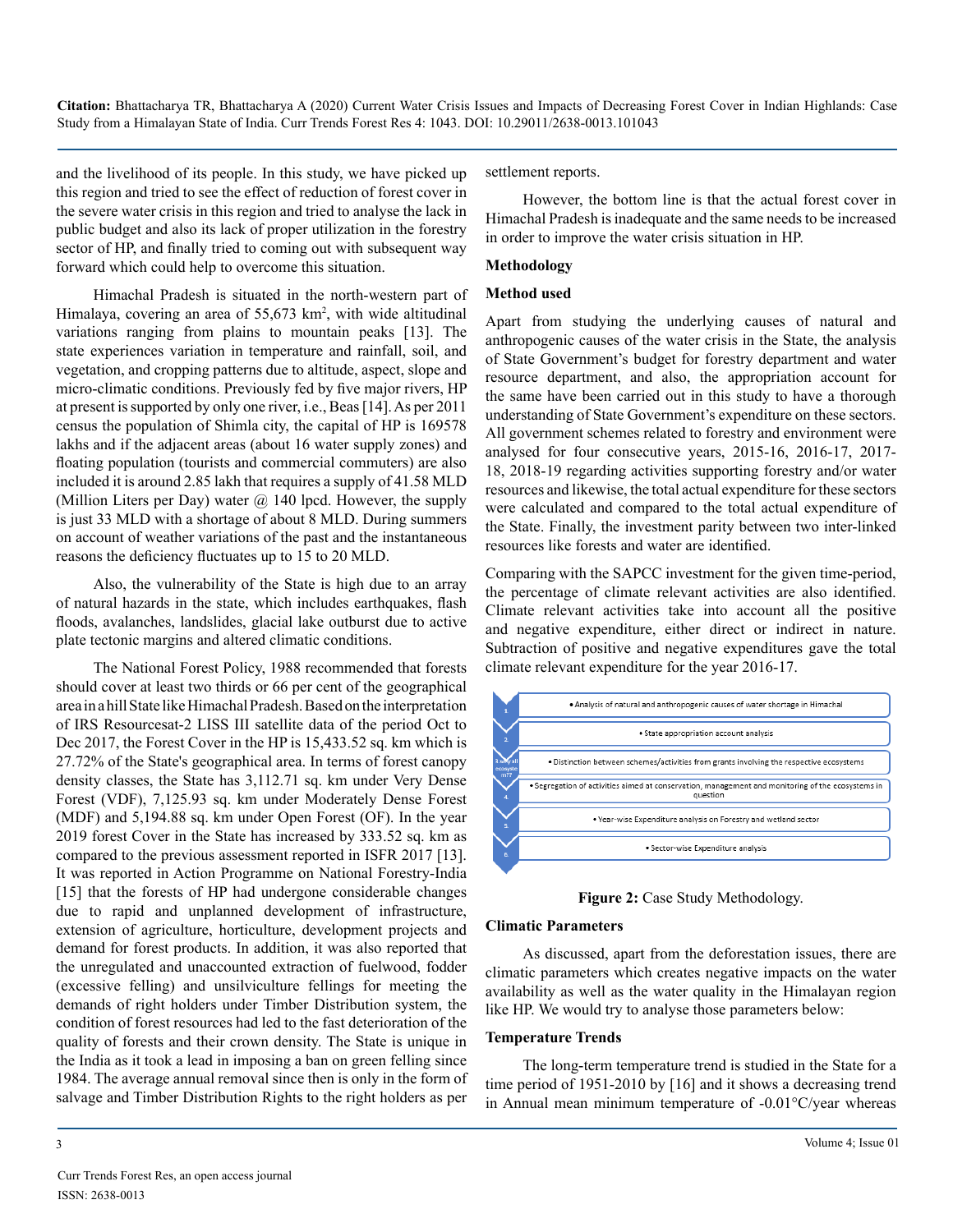a total increase of 0.02 °C/year in annual mean temperature. The higher temperature in the State can be made evident from the given trends in Table 1.

| <b>Variables</b>                          | <b>Temperature</b><br>Trend $(^{\circ}C/year)$ |
|-------------------------------------------|------------------------------------------------|
| Annual Mean Maximum Temperature           | $+0.6$                                         |
| Annual Mean Minimum Temperature           | $-0.01$                                        |
| Annual Mean Temperature                   | $+0.02$                                        |
| Seasonal Mean temperature (Winter)        | $+0.02$                                        |
| Seasonal Mean temperature (Monsoons)      | $+0.03$                                        |
| Seasonal Mean temperature (Post-Monsoons) | $+0.02$                                        |
| Seasonal Mean temperature (Summers)       | $+0.01$                                        |

**Table 1:** Temperature trend in Himachal Pradesh.

Source: (GGGI, TERI, DEST 2005) [17].

#### **Rainfall Trends**

The annual average rainfall over the state of Himachal Pradesh for the period 1951-2010 indicates a decreasing trend, which is -3.26 mm/year, the seasonal rainfall for summer  $(0.31)$ mm/year) shows an increasing trend for the same time period whereas the winter, monsoon and post-monsoon seasons show a decreasing trend of -0.18 mm/year, -2.85 mm/year and -0.21 mm/ year respectively, as given in Table 2 [16].

| Rainfall trends per year (in mm) | <b>Deviation</b> |
|----------------------------------|------------------|
| Winter                           | $-0.18$          |
| Summer                           | $+0.31$          |
| Monsoon                          | $-2.85$          |
| Post Monsoon                     | $-0.21$          |
| Annual                           | $-3,26$          |

**Table 2:** Rainfall trend in Himachal Pradesh.

Source: (Rathore, Attri and Jaswal 2013) [16].

#### **Drought Trends**

Overall warming projected over the State in the near future and this increase in minimum temperature will have many impacts on natural resources present in the State. Mean Annual Maximum temperature over the State is projected to increase by 1.1-1.9 degrees and the Mean Annual Minimum Temperature also is projected to increase over the Study domain area in the range 1.5- 1.9 degrees [17].

#### **Forest Fire Trends**

Forest fires/combustion of biomass has a direct link with water scarcity in terms of quantity and quality. Fire in forests can create concerns over water quality, and less commonly, water yield. In Australia, Spain and USA, fire seasons are becoming longer and more extreme due to drier and warmer climate. Forest management is very important to reduce fire risk and detrimental effects of wildfire on water quality.

It alters the mediation of flow and storage of water and through deposition of atmospheric pollutants (dry deposition of combustion products) in water supply channels (Martin 2016), causes vegetation loss, exposing the soil to intense impacts of rainfall, runoff and solar radiation causing hydrophobicity and change in soil properties, flooding, soil erosion and downstream degradation of watersheds [18].

In case of Himachal Pradesh the forest fire incidences have hiked, affecting a total area of 25300.92 ha in a single year span (2018-19) compared to an area of 9408.09 ha in (2017-18). Forest fire incidents reported in (2016-17) affecting total area of about 19535.76 ha is much higher than (2015-16)(Himachal Pradesh State disaster Management Authority) [19]. Therefore, forest fires can also be held responsible for the problem of water scarcity in terms of unavailability and inaccessibility of clean drinking water.

| Year    | <b>Forest Fire Incidences</b> | Areas affected (hectare) |
|---------|-------------------------------|--------------------------|
| 2015-16 | 672                           | 5749.95                  |
| 2016-17 | 1832                          | 19535.76                 |
| 2017-18 | 1164                          | 9408.09                  |
| 2018-19 | 2469                          | 25300.902                |

**Table 3:** Forest fires incidents in Himachal Pradesh.

Source: Himachal Pradesh State Disaster Management Authority [19].

On the other hand with persisting water crisis, the forest cover is also minimising due to their lower survival rate.

#### **Government Expenditure Review and Analysis**

#### **Comparison between Year-Wise Expenditure on Forestry**

Expenditures related to issues and schemes on forestry are identified from the State Appropriation account for financial years 2015-16, 2016-17, 2017-18 and 2018-19. The total state budget for those financial years are Rs. 22,381 Crores, Rs.25,740 Crores, Rs. 35,783 crores Rs.41,440 crores respectively.

For year 2015-16 and 2016-17 it was evident from the analysis that total grants allocated by the state is high, whereas the expenditure on the forest is very negligible, amounting to approximately about Rs.77 Crores and Rs.78 crores respectively. For year 2017-18 and 2018-19 this forest expenditure review showed that out of the total grants allocated by the state to forestry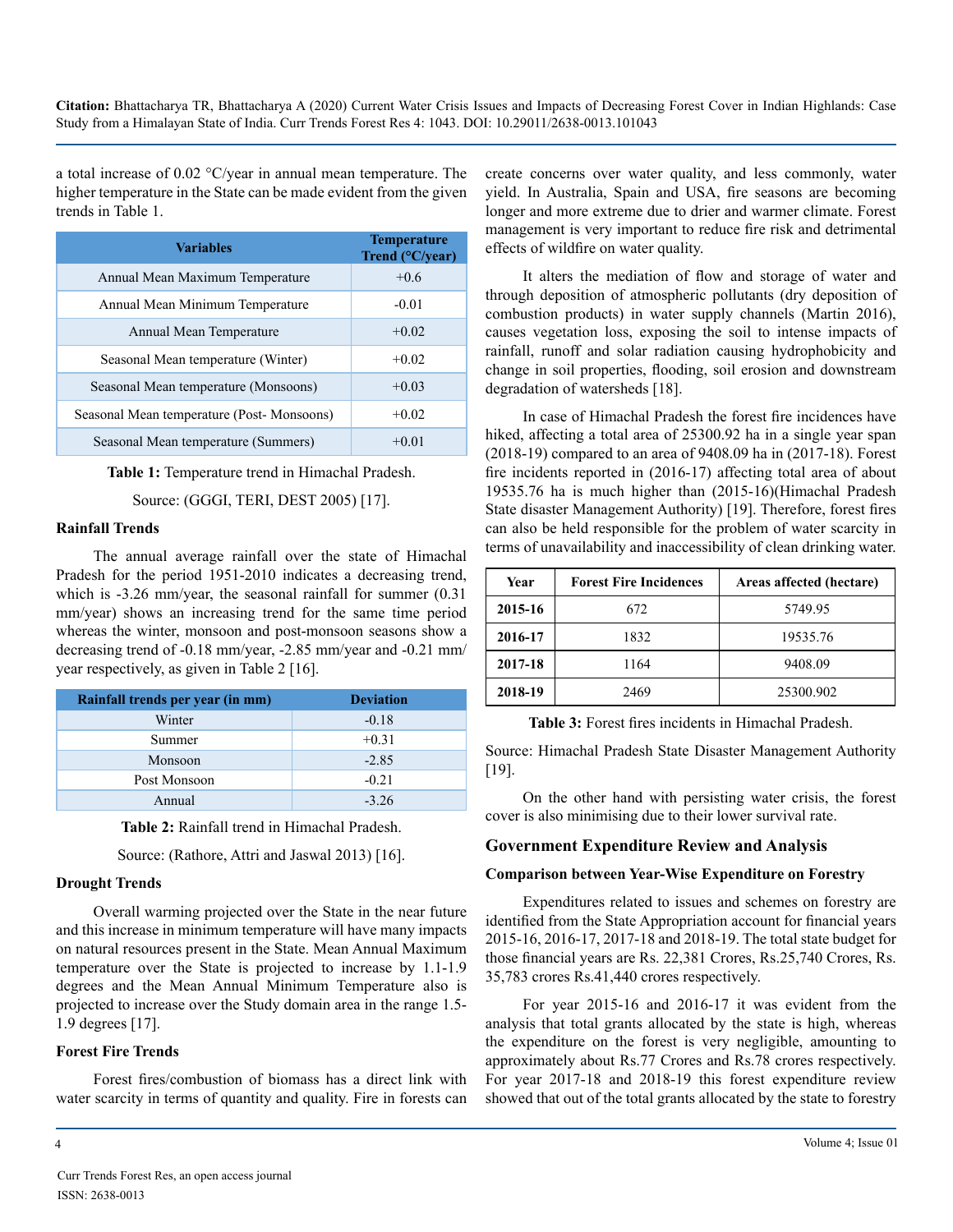and environment department is Rs.145.37 crore. And the actual expenditure for the year is Rs.54.606 crore. For the year 2018-19 the budget allocated for various schemes related to forestry is Rs.142.88 crore and the actual expenditure is Rs.50.5133 crore.



**Figure 3:** Year-wise Expenditure Review (2015-16). **Figure 4:** Year-wise Expenditure Review (2016-17).

Figure Forestry sector grant and expenditure for year 2017-18 and 2018-19 (in Crore) [19,20].

In the Financial year 2016-17, the actual expenditure for the State is 25,740 Crores, where the allotment for forestry remains almost same with 78 Crores of State budgets. Also as shown in the below figure, a huge share of grant (how much?) i.e Rs.90.76 crore and Rs. 92.37 crore provided by the State Forest Department is left utilized for the year 2017-18 and 2018-19. . (Economics and Statistic Department).





#### **Comparison between Year-Wise Expenditure on Water Related Sector**

The expenditure on water-related activities for some financial years 2015-16, 2016-17, 2017-18 and 2018-19 was also worked upon. An amount of 292 Crores was spend for year 2015-16. It was observed to be Rs. 175 Crores for year 2016-17. For year 2017- 18 and 2018-19 the water related expenditure was found to be Rs.119.56 crores and Rs.160.57 crores respectively. The schemes and strategies in the water sector have acquired more investment than forestry for the same financial years [21,22].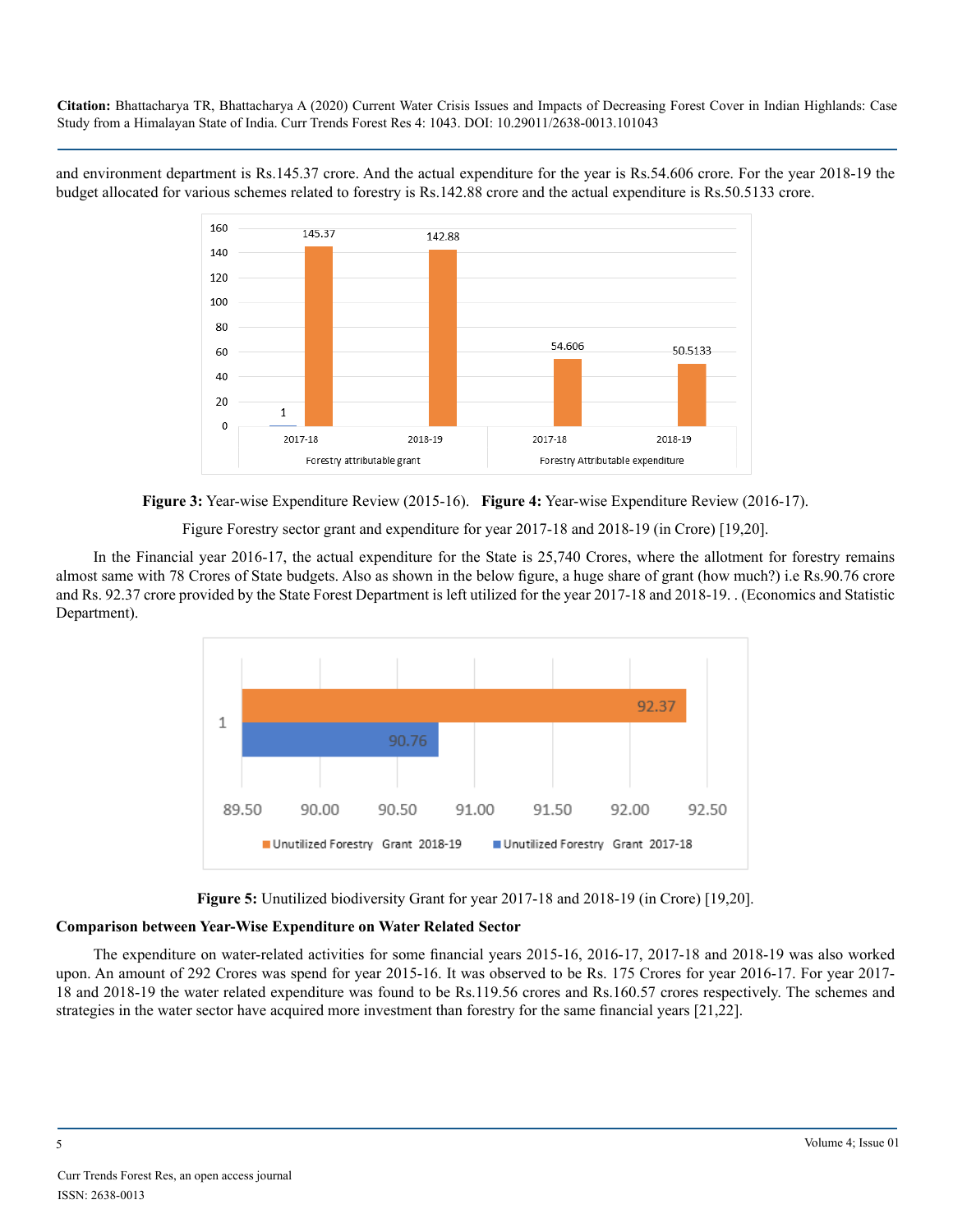

**Figure 6:** Water Sector related grants and expenditure for year 2017-18 and 2018-19 (in Crore) [21,22].

From the Forest Expenditure Review it can be seen that a huge share of grant provided by the State Forest Department is left unutilized for the year 2017-18 and 2018-19.



**Figure 7:** Unutilized Grant of Water sector for year 2017-18 and 2018-19 (in Crore).

## **Comparison between State Action Plan for Climate Change (SAPCC) spending's for Forest and Water Sector**

Comparing the budget allocation for these two sectors, we see that though overall investment for activities undertaken for various grants has increased in the forestry sector, this maximisation has not acknowledged the importance of investment in the forestry sector.

The data has also been extracted after analysing the State Action Plan on Climate Change and the State Appropriation account. The comparison is clear between the expenditures allotted in both forest and water sectors in Himachal Pradesh. The data shows that SAPCC spending requirement per year for the forestry sector in the State is Rs.23 Crores, whereas it is comparatively lower in the Water sector that is Rs.18 Crores. The Actual Expenditure for the financial year 2016-17 in forest-related activities was approximately Rs.365 Crores, out of which on Rs.99 Crores were climate-relevant. In the case of Water specific schemes and strategies, the actual expenditure was around Rs.2787 Crores and climate-relevant spending amongst the total was Rs.1834 Crores.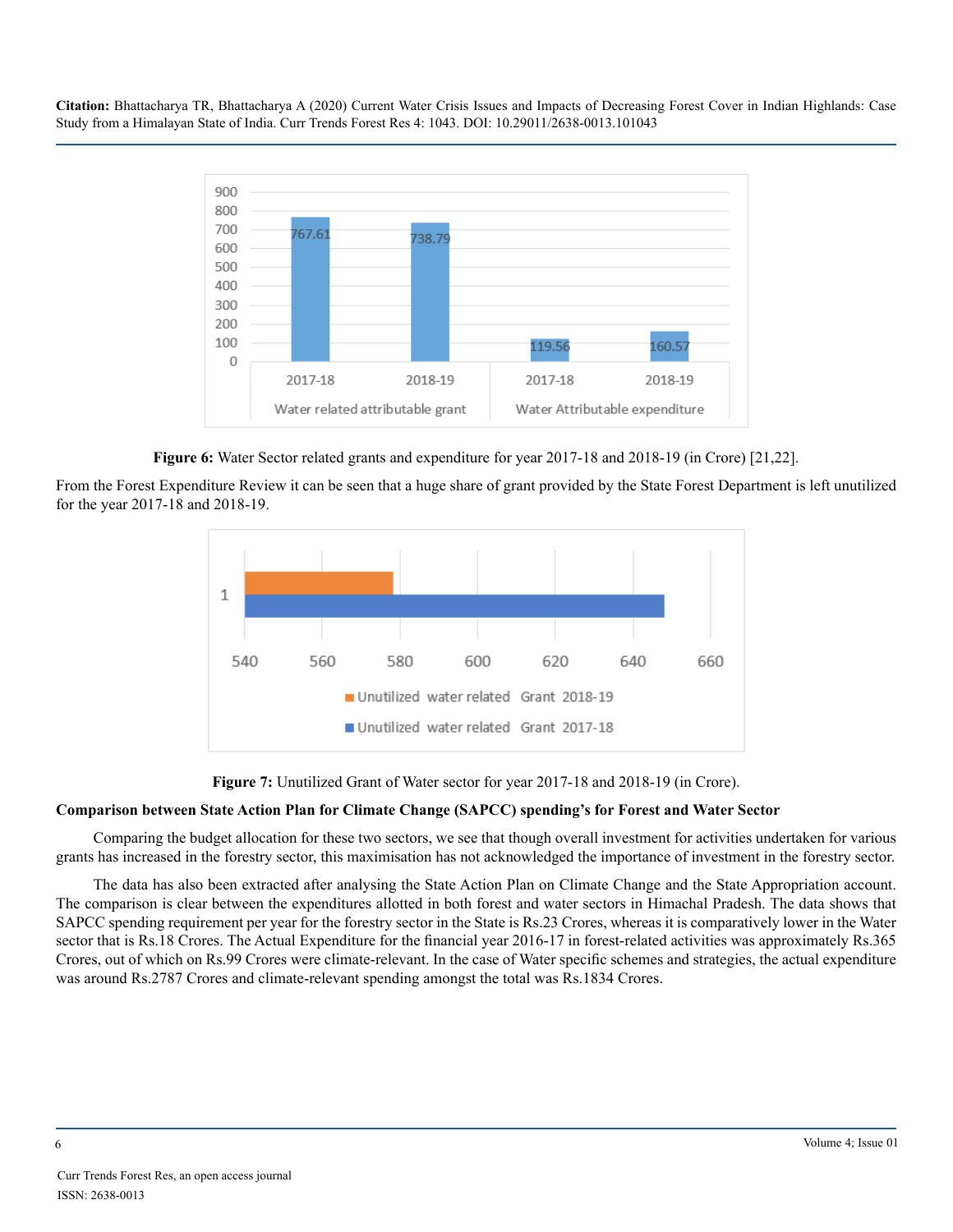

**Figure 8:** Sector-wise Expenditure Review (Forestry sector). **Figure 9:** Sector-wise Expenditure Review (Water sector).

An increase of 67% in expenditure can be observed in the water sector from the year 2015-16 to 2016-17, and a 1% increase in the forestry sector. For the study year of 2016-17, the climaterelevant expenditure in the forestry sector is only 27% of the sector-specific actual expenditure, whereas it is as high as  $66\%$ of the sector-specific actual expenditure in water/wetland sector. One Major finding from the appropriation account analysis was that there has been no expenditure directly aiming at conservation, protection or rejuvenation of high-altitude wetlands in Himachal, instead they are more focused on activities that may indirectly provide the service.

### **Discussion**

To maintain the good health of forest areas in terms of the services, conservation of the biodiversity and other benefits being provided by the forests is a very important task. There are various factors that hinder the execution of forest health related work. Currently the task of the Forest Departments of each State has been doing the job of maintaining and increasing the forest cover of India. Hence the need of adequate funding becomes a critical aspect of the forest operations in each State. The source of funding for the State forest departments includes budgetary allocation from the State, Centrally Sponsored Schemes as well as other mechanisms such as the grant-in-aid received through the Finance Commission. The forest department financial provisioning is released every year in their annual report which shows the allocation under each scheme and the utilization heads.

For estimation of expenditure on maintaining areas under forests, the projections of the XIII Finance Commission for Non-Plan Revenue Expenditure have been used. It was estimated that the allocations that are needed in of restoring degraded forest area of Himachal Pradesh is nearly Rs. 300.00 crore to Rs. 307.07 crore [23].

The actual allocation made by the XIII Finance commission is 100 crores only. Our findings on expenditure review of forestry department of Himachal Pradesh for year 2014-15, 2016-17,2017- 18, 2018-19 shows that the Forest attributable grant is Rs. 77 crores, Rs. 78 crores, Rs. 54.606 crore and Rs. 50.5133 crore respectively which is even much lower than the required allocated budget [19,20].

The scheme funding, central funding and the state funding all act complementary to each other which may result in the overall crisis of funds by the State forest departments. In case of funding for various schemes the state allocation for forest departments is pruned or left unutilised. This results in overall financial restrictions to the scheme funding and expectations to the scheme targets plus the regular maintenance, for which the forest departments find it hard to use up the funding. The state budget should ensure that this doesn't happen, to ensure a smooth functioning of the forest departments.

Similarly, the Government of Himachal Pradesh has sought a grant for rehabilitation and source-level augmentation of water supply in chronically dry and arid mid-Himalayan regions. Regions which are chronically water scarce, a grant of Rs. 150 crores were recommended. Projected Maintenance Expenditure for Irrigation for Himachal Pradesh was found to be Rs. 237.79 crores for the year 2014-15 [24]. It is evident from our analysis that the actual expenditure for water resource for financial year 2015-16, 2016- 17, 2017-18, 2018-19 is Rs. 292 Crores, Rs. 175 Crores, Rs. 119.56 crores and Rs. 160.57 crores respectively. These expenditure values are much low as compared to the suggested expenditure value provided for the maintenance of water supply or irrigation in the state. The Government of Himachal Pradesh is committed to reverse the process of degradation of natural resources and improve the productive potential of natural resources and incomes of rural households.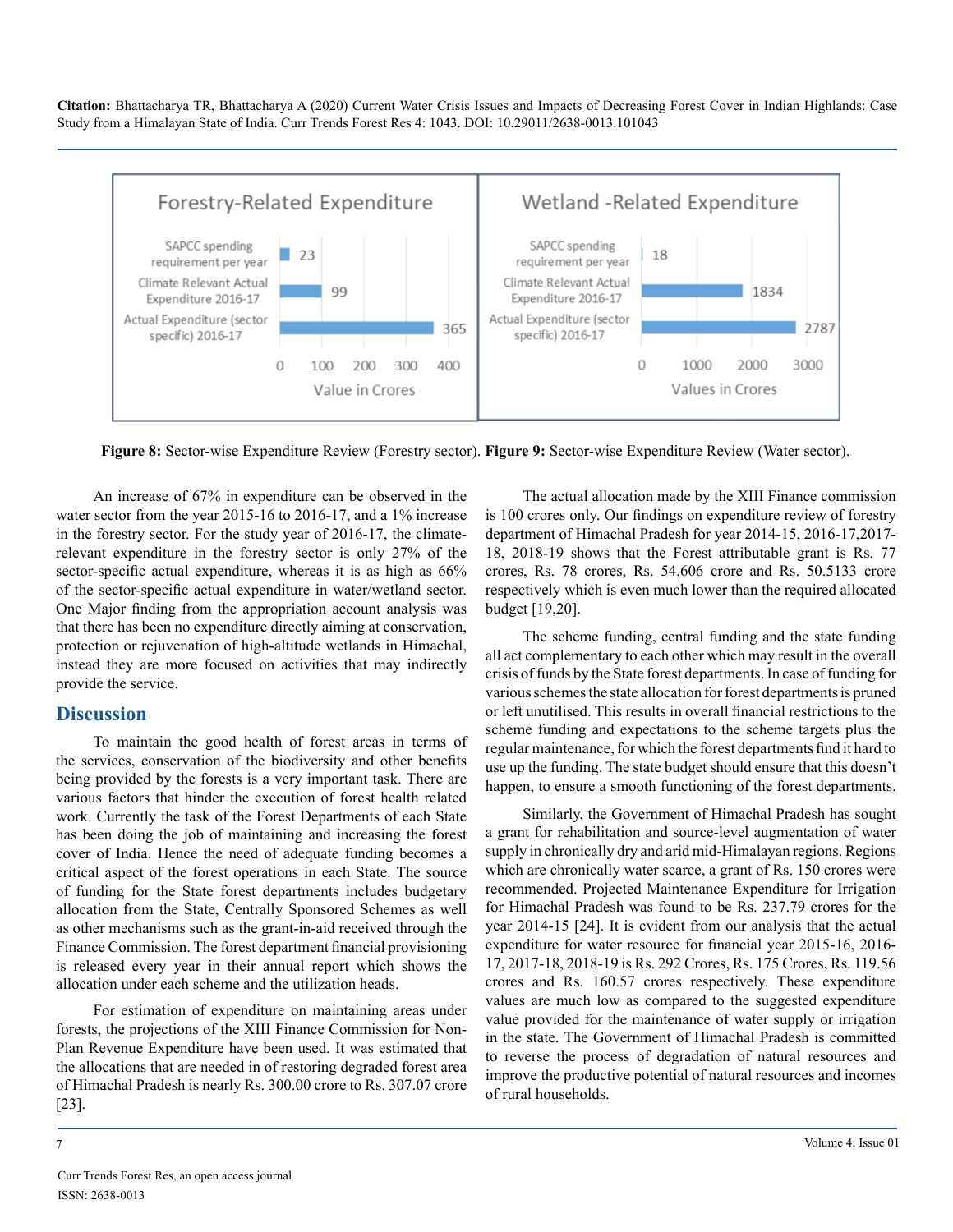From our findings it is also very evident that a large share of Grant by State Forest Department or Water Sector is left unutilised. Therefore, more schemes can be incorporated to utilise the grant and work for the betterment of the state.

## **Conclusion**

From the Study, it may be concluded that the condition of natural resources in Himachal is driven by government expenditures on both, specific sectors and natural global phenomenon. Water scarcity being the major problem in the State, not only effects the water requirement of the increasing population but also for the survival of the ecosystem, by decreasing the soil water content. There are several issues that need management through ecosystem or economical approach/initiatives.

- Water bodies are mostly glacier-fed and receding glaciers due to climate change may lead to uncertainty in the water supply to ecosystems, resulting in drying of high altitude wetlands. Also, due to concretisation, the natural filtration process is absent in highly populated hills, therefore during rainy days, the water flows directly to streams or rivers without getting utilised in the land features. Schemes and investments, therefore, must be aligned towards the enhancement of natural filtration and retention either through water harvesting projects with soil conservation components or plantation of native endemic tree species. National Plan for Conservation of Aquatic Ecosystems is a scheme dedicated towards the management of water bodies, which should also be efficiently incorporated into the main expenditure.
- Forest fire management can be a potential mitigation effort towards water and soil conservation. This natural or anthropogenic induced hazard is responsible for the loss of large extent of forest area, affecting soil quality parameters like nutrient content and pH. Also, afforestation on these lands shows lower survival rates, lower carbon sequestration rates and more vulnerable to erosion. This can also be mitigated through organic matter addition in the soil for better water retention and productivity.
- Regarding the ecosystem linkages, approaches should be considered where watershed protection is implemented through forest protection. A time-consuming task, where water body rejuvenation, water level expansion, water quality improvement and watershed management will be a certain output of plantation.
- The climate-relevant expenditure analysis is an efficient approach to identify initiatives opted by specific sectors towards its contribution to climate change adaptation and mitigation. For example, in forestry, even though there is

sufficient expenditure, forest density has not yet increased, because of channelization of funds for non-relevant or neutral activities.

The schemes and investments in State are sector-specific in nature that lacks interdependency in terms of conservation, management and development of the respective resources. Convergence of umbrella schemes like MGNREGA with State-schemes viz. Intensification of Forest Management, Disaster management, Mission on Climate Change and Adaptation can be considered a holistic approach to resource enhancement in the State.

## **References**

- 1. [Reifsnyder WE \(1988\) Hydrologic process models. In](http://archive.unu.edu/unupress/unupbooks/80635e/80635E00.htm#Contents) Forests, Climate [and Hydrology: Regional Impacts, by Evan R.C. Reynolds and Frank](http://archive.unu.edu/unupress/unupbooks/80635e/80635E00.htm#Contents)  [B. Thompson, 227. Japan: The United Nations University.](http://archive.unu.edu/unupress/unupbooks/80635e/80635E00.htm#Contents)
- 2. [Pablo AG, Daniel G N, David FS, Reyna BT, eds \(2017\) Forest](https://www.fs.usda.gov/treesearch/pubs/54133) [management and the impact on water resources: A review of 13](https://www.fs.usda.gov/treesearch/pubs/54133)  [countries. IHP - VIII / Technical Document No. 37. Paris, France:](https://www.fs.usda.gov/treesearch/pubs/54133)  [United Nations Educational, Scientific, and Cultural Organization](https://www.fs.usda.gov/treesearch/pubs/54133)  [\(UNESCO\), International Hydrological Program 203.](https://www.fs.usda.gov/treesearch/pubs/54133)
- 3. [FAO \(2011\) Forests are key for high quality water supply.](http://www.fao.org/news/story/en/item/53391/icode/) Food and [Agriculture Organisation of the United Nations.](http://www.fao.org/news/story/en/item/53391/icode/)
- 4. [Science Daily \(2018\) Water Scarcity.](https://www.sciencedaily.com/terms/water_scarcity.htm)
- 5. [WWF \(2010\) Water Scarcity.](https://www.worldwildlife.org/threats/water-scarcity)
- 6. [Alemneh D \(2003\) Policy options and strategies in Natural Resources](http://www.fao.org/3/Y4818E/y4818e00.htm#Contents)  [Management to enhance food security and broaden the Livelihood](http://www.fao.org/3/Y4818E/y4818e00.htm#Contents)  Base. In [Integrated Natural Resources Management to Enhance Food](http://www.fao.org/3/Y4818E/y4818e00.htm#Contents)  [Security, As Case for community-based approaches in Ethiopia, by](http://www.fao.org/3/Y4818E/y4818e00.htm#Contents) [Alemneh Dejene. Rome: Food and Agriculture Organisation of United](http://www.fao.org/3/Y4818E/y4818e00.htm#Contents)  [Nations.](http://www.fao.org/3/Y4818E/y4818e00.htm#Contents)
- 7. [Tania Ray B \(2017\) Comparative Assessment of Ecosystem and](https://www.researchgate.net/publication/321664446_Comparative_Assessment_of_Ecosystem_and_Biodiversity_Conservation_Measures_in_Indian_Smart_Cities_A_City_Biodiversity_Index_Approach) [Biodiversity Conservation Measures in Indian Smart Cities: A City](https://www.researchgate.net/publication/321664446_Comparative_Assessment_of_Ecosystem_and_Biodiversity_Conservation_Measures_in_Indian_Smart_Cities_A_City_Biodiversity_Index_Approach)  [Biodiversity Index Approach. International Journal Sustainable Future](https://www.researchgate.net/publication/321664446_Comparative_Assessment_of_Ecosystem_and_Biodiversity_Conservation_Measures_in_Indian_Smart_Cities_A_City_Biodiversity_Index_Approach)  [for Human Security](https://www.researchgate.net/publication/321664446_Comparative_Assessment_of_Ecosystem_and_Biodiversity_Conservation_Measures_in_Indian_Smart_Cities_A_City_Biodiversity_Index_Approach) 59-76.
- 8. [Blumenfeld S, Lu C, Christophersen T, Coates D \(2009\) Water,](https://www.cbd.int/doc/publications/cbd-ts-47-en.pdf) [Wetlands and Forests. A Review of Ecological, Economic and Policy](https://www.cbd.int/doc/publications/cbd-ts-47-en.pdf)  Linkages. [Technical Series, Montreal and Gland: Secretariat of](https://www.cbd.int/doc/publications/cbd-ts-47-en.pdf)  [Convention on Biological Diversity, Secretariat of Ramsar Convention](https://www.cbd.int/doc/publications/cbd-ts-47-en.pdf)  [on Wetlands.](https://www.cbd.int/doc/publications/cbd-ts-47-en.pdf)
- 9. [UNEP and CBD. n.d. Biodiversity and Climate change. Issue Paper,](https://www.cbd.int/doc/publications/unep-cbd-issue-papers/unep-cbd-issue-papers-03-en.pdf) [UNEP and CBD.](https://www.cbd.int/doc/publications/unep-cbd-issue-papers/unep-cbd-issue-papers-03-en.pdf)
- 10. [IUFRO \(2011\) Water Security depends on forests and wetlands.](https://www.iufro.org/download/file/6772/5018/forest-wetlands-cbd110202_doc/)  [Convention on Biological Diversity.](https://www.iufro.org/download/file/6772/5018/forest-wetlands-cbd110202_doc/)
- 11. [Disa S, Rai A \(2003\) Background Study for the Swedish country](https://www.sida.se/contentassets/320aedac0f1047daa30a1400af89c7a0/13185.pdf)  [Strategy for India 2003-2007, Natural Resource Managment in](https://www.sida.se/contentassets/320aedac0f1047daa30a1400af89c7a0/13185.pdf)  India. [Background Study, New Delhi: SIDA.](https://www.sida.se/contentassets/320aedac0f1047daa30a1400af89c7a0/13185.pdf)
- 12. [Kulshreshtha SN \(1993\) World Water Resources and Regional](https://www.ircwash.org/sites/default/files/Kulshreshtha-1993-World.pdf)  [Vulnerability: Impact of Future Changes.](https://www.ircwash.org/sites/default/files/Kulshreshtha-1993-World.pdf) International Institute for [Applied Systems Analysis](https://www.ircwash.org/sites/default/files/Kulshreshtha-1993-World.pdf) 138.